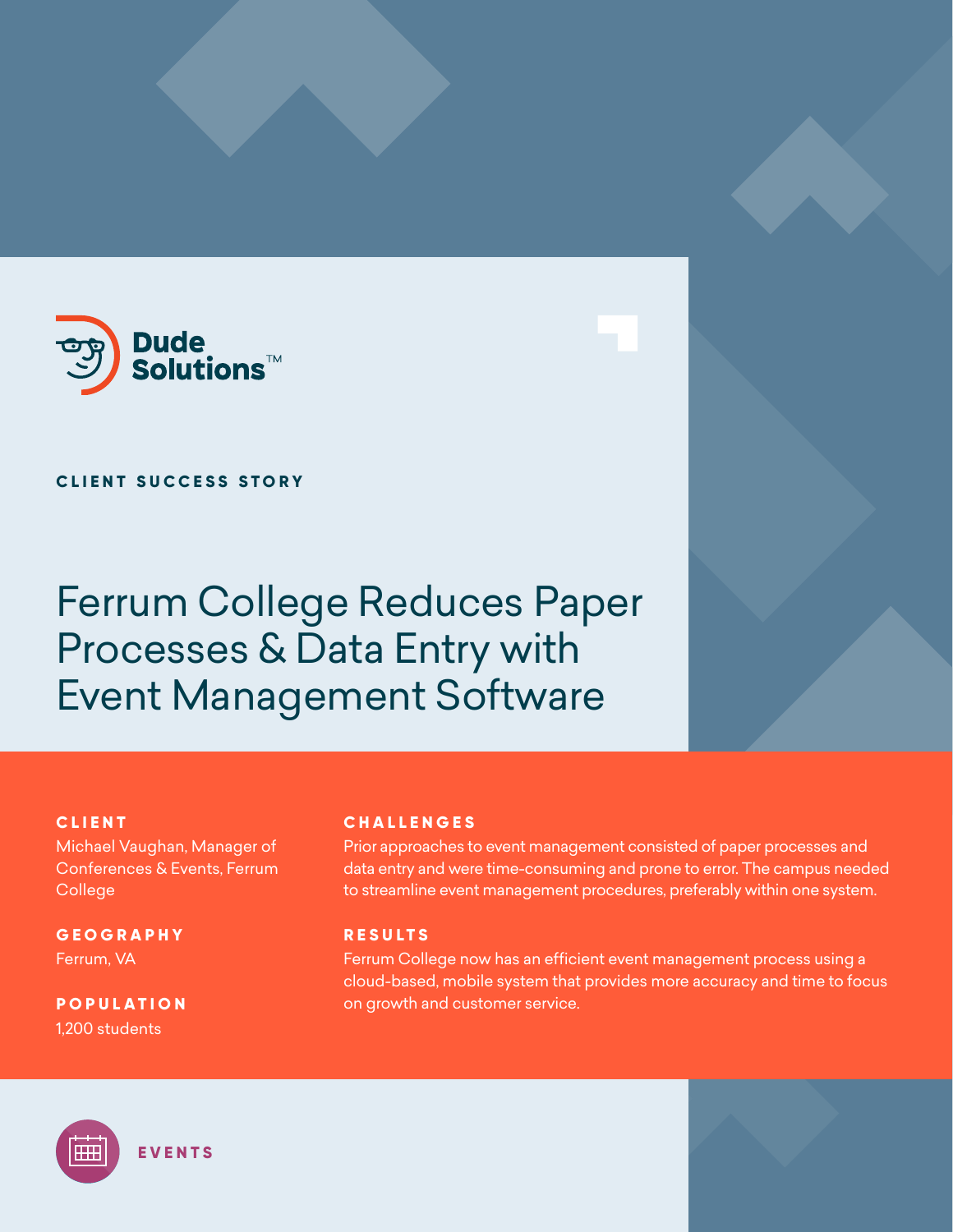**"We now have the time, because of the way the system is set up, to go in and, in literally a couple clicks, manage all the requests in a few minutes and move on."**

When Michael Vaughan, Manager of Conferences & Events, began his role at Ferrum College in Fall of 2018, the campus's event management process was in need of an upgrade. Being a campus that calls the Blue Ridge Mountains home, its 360-degree beauty and quaint tranquility makes it an ideal venue for summer conferences, camps, tournaments and more, in addition to the internal events the campus hosts during the active school year.

Michael's team consists of him and one other full-time employee, as well as a dozen student workers that add varying support year-round. The team is responsible for the planning and coordinating of internal and external events that could be as simple as setting up a few tables for a small student meeting or overseeing a large banquet, wedding, camp, etc. requiring extensive setup, catering and lodging. With this much to balance, the outdated way they were trying to manage their workload under their former software was only slowing them down.

"There was no way to sync the reservation portion, or if there was, it was not user-friendly, with the calendar. We were using three systems," says Michael. "You'd have to enter the information from the customer, manually enter it into the calendar, manually enter it in the software to reserve it, and then manually confirm and manually bill. It was all manual, so there was just duplicity of work left and right. So I said, 'Hey, we need something more efficient.'"

He found that efficiency when the team began using Dude Solutions Event Manager™ in early 2019, though the culture change didn't come easily. Facility use requesters were used to the old process and resisted the new initially, but by February the system had 426 on-campus reservations logged. With that many reservations, time was of the essence. Thanks to no longer having to input information manually, they now had more time than ever before.

"This has not only streamlined the workload, but we had students doing their work hours in the office just basically doing data entry to synthesize all this, leaving great room for human error from the data having to be entered so many times. This has helped cut down on that a lot," he says.

"There were a lot of hours where they'd be going in and checking it and saving it. A whole crew was doing that all the time. Now, my assistant and I primarily review all reservations. We can manage the workload and put the students on more productive tasks versus just doing data entry. We're now able to put our staff in more customer-facing roles. Going from where it was a daily task of manual entering and checking multiple times a day, now

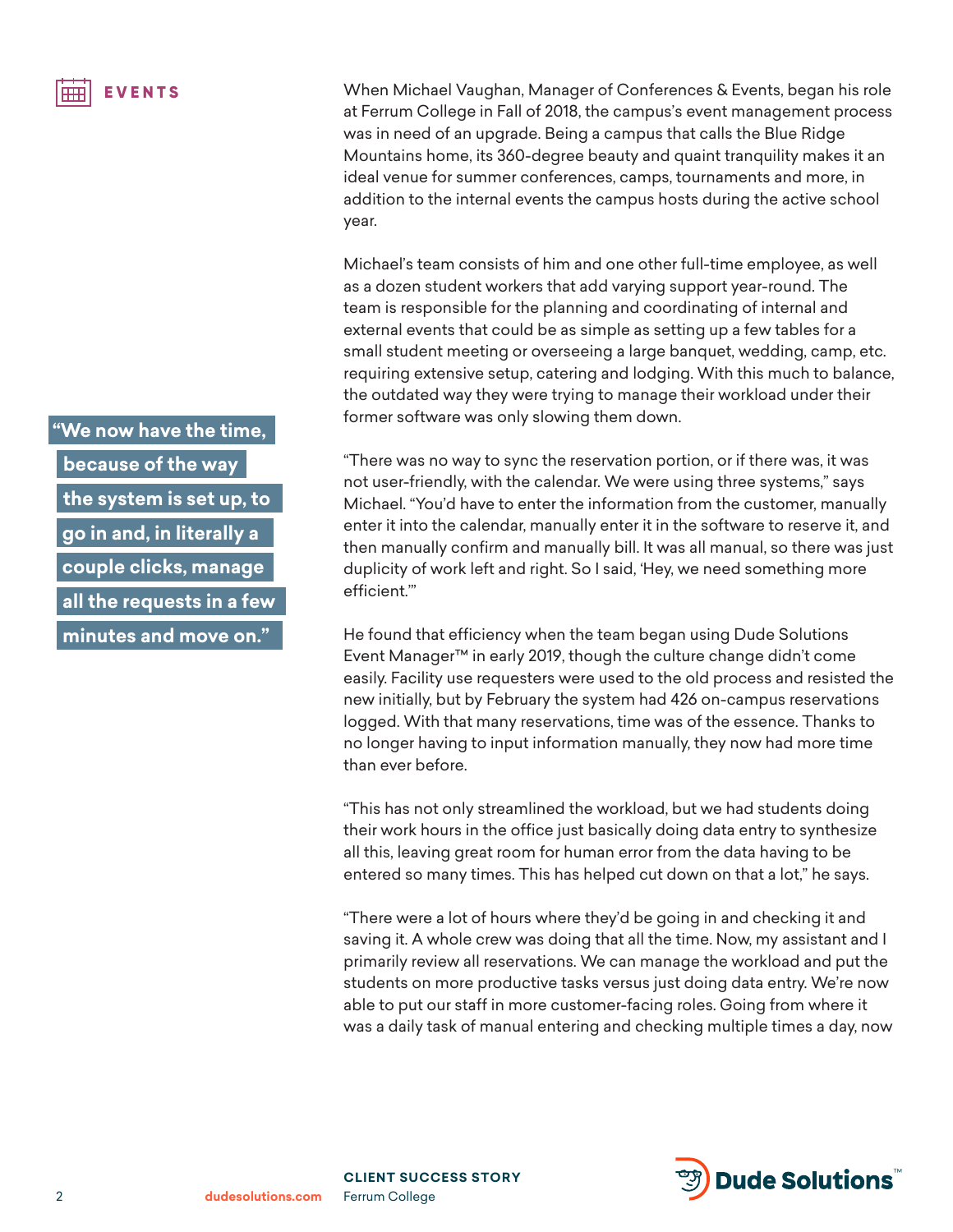**"For the bang for our buck,** 

**you're [Dude Solutions]** 

**giving us the features we** 

**want, the automation,** 

**the mobility, the** 

**professionalism, the better** 

**customer service, the** 

**integration, it's cloud based** 

**— all those things were part** 

**of our requirements."**

the students don't have to check it ever. We now have the time, because of the way the system is set up, to go in and, in literally a couple clicks, manage all the requests in a few minutes and move on."

In addition to freeing up more time for what's important, Event Manager has also made the workload easier thanks to mobility. Unlike previous desktop-based systems the campus had used, Event Manager is a mobile solution, meaning it can be accessed anywhere using multiple devices.

"We went from a desktop software located on a few computers on campus to web-based where we could go into the portal any time. The efficiency factor was immediate. With a mobile system, we can allow people to set things up on their mobile phones, give setup details, see if anything is missing, etc. And even me on the job, I don't have to run to my computer every time I want to check something on an event. I can just pull it up on my phone or iPad and check out the details, so I can respond to whatever need wherever I am at the time," he says. "This software has streamlined not only our office but the improvement of our calendar, the look of it, the ease of use, the ability to grow and scale to our community so that we now can target information to specific areas of campus or the community around us."

When asked why Ferrum College chose to partner with Dude Solutions for their event management needs, Michael included that the response from the company was different than other software providers they had looked into.

"The biggest thing with them was cost and also just trying to get correspondence from them. We had made several attempts to get different types of things from them, and didn't get squat. Not even a return email. For the bang for our buck, you're [Dude Solutions] giving us the features we want, the automation, the mobility, the professionalism, the better customer service, the integration, it's cloud based — all those things were part of our requirements. And you came within a budget range that would be reasonable for us long-term, which would allow us to grow our revenue stream."

Throughout 2019, Michael and his team have worked closely with Dude Solutions to improve upon what they have and take it even further. Beginning with working alongside their appointed implementation team, he adds that the partnership was different than former companies he'd sought support from.